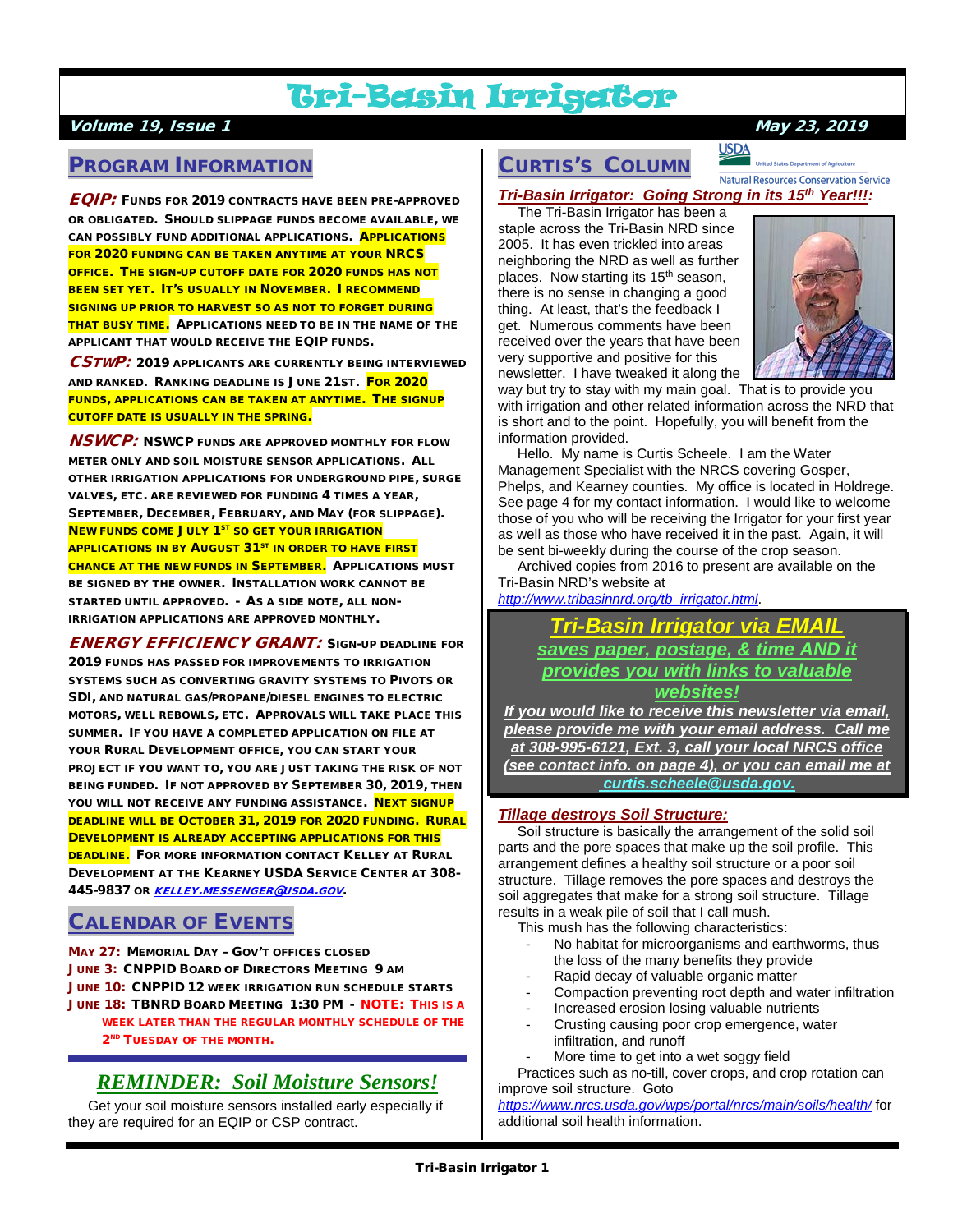## CNPPID NOTES



#### *Spring 2019:*

#### Who ordered this weather?

 Lake McConaughy is 7.8' from full pool and has 228,300 AF of storage remaining. Currently, Central is running water for irrigation canal fill and power out of McConaughy; inflows and outflows nearly match. The retained storage space in the lake can hold a potential spill from the WY Reclamation reservoirs as snowmelt comes off the mountains or potential rainfall events downstream of Pathfinder Reservoir while the Glendo and Guernsey Reservoirs are full. This makes best use of the basin water and also provides incidental flood protection for Nebraska. Another word about basin flood protection; a very significant but sometimes forgotten flood benefit for Nebraska is due to the design of the outflow structure at Lake McConaughy. Releases from the lake are always water; never ice, as the outflow comes from the bottom of the lake. Ice flow in the Niobrara basin this spring was a terrible reminder of how fortunate we are to have Lake McConaughy cutting off the ice flow out of WY and the NE Panhandle in the Platte Basin.

 In the Tri-County area, completing and dressing remaining winter construction projects and work to clean and shape the canals has been hampered by a cold, snowy winter and now a wet spring, but all off-season work will be completed before irrigation begins. We have two new Irrigation Service Specialists (ISS) on the Phelps Canal for 2019. ISS Niles Buettner is replacing Shon Anderson on Patrol 26 and ISS Corey Ellis is replacing Paul Eberle on Patrol 32. Paul has taken a new position as an equipment operator; you will see him in a machine this summer.

# TRI-BASIN NRD NEWS

### *Chemigation Permit Renewals Due June 1:*

 Chemigation, the practice of applying agricultural products such as fertilizers, herbicides, and insecticides through a pivot irrigation system, can be a highly effective means of chemical or fertilizer application.

 By state law, anyone who wants to apply fertilizer or ag chemicals through their irrigation system needs to apply for a chemigation permit for the 2019 season. Chemigation renewal forms have been sent to producers and are due, along with payment, in the Tri-Basin NRD office by June 1, 2019. Renewal permits are \$15 each.

 Landowners and operators should contact Tri-Basin NRD toll-free at 1-877-995-6688 regarding new chemigation permits. New permits are \$50 each. All newly permitted chemigation systems must be inspected before use. A person who is certified as a chemigation applicator must supervise injection of fertilizer and ag chemicals in irrigation water. If a chemigation system crosses an open waterway, such as an irrigation canal, an additional form must be completed before the permit can be approved.

 NRD staff do routine inspections on chemigation systems from June until August. Routine inspections are required every three years. If your system is due for an inspection, you will receive a postcard this summer. Routine inspections must be completed for permits to be eligible for renewal the following year.

 A more detailed explanation of the chemigation permitting process is available on our website at *[www.tribasinnrd.org](http://www.tribasinnrd.org/)*, under the Programs & Services tab.

# **NEBRASKA EXTENSION EXTRAS MEXTENSION**

#### *Water Use Hotline Available:*

 The Nebraska Extension – Phelps-Gosper "Water Use Hotline" will again be available for irrigators from June 3 through Sep. 9, 2019 as a "free" service. Through the High Plains Regional Climate Center, Tri-Basin NRD and CNPPID; Extension will provide updated crop growth and water use calculations for corn, soybeans, wheat, grain sorghum and alfalfa from automated data collection sites.

 Producers can assess this information by calling either: locally (308-995-2255) OR toll-free (1-800-993-2507). Information can also be accessed through the web: *[http://www.cnppid.com](http://www.cnppid.com/)*.

 Five local Nebraska State Climate Office weather stations are included in the daily business day updates. Automated data stations will be as follows: Ragan 5W; Holdrege 5N; Lexington 4S; Axtell; and Smithfield 2E.

 2019 Water Use Hotline corn growth stage water use values are based a May 16<sup>th</sup> emergence date; while soybean growth staging water use is based on a May 25<sup>th</sup> emergence date. Updated data includes: crop water use averages for 3 day; 1 week crop ET values; & accumulated Growing Degree Days (GDD's).

#### *Hybrid Maturity Decisions:*

 Planting progress varies greatly among crop producers this season, and those needing to plant many corn acres may be considering switching hybrid maturities. Roger Elmore, Nebraska Extension Cropping Systems specialist, advises growers to still not switch from full-season hybrids unless corn planting dates extend beyond late May or very early June.

 Although UNL research has pegged the highest yields with full-season maturities planted in mid-May, corn hybrids may slightly adjust their relative maturity (growing degree day (GDD) needs based on planting dates. In Nebraska maturity yield studies, the medium season corn (97-105 days) hybrids did not yield more than full-season hybrids until planting dates shifted to early June. Short season corn maturity (80-86 days) hybrids pegged the lowest yields of all tested maturities when planted either mid-May or early June.

 So, if corn yields will usually not increase by switching to earlier-maturing corn hybrids, what are some possible reasons why corn growers might consider changing hybrids? The primary reason for switching to medium maturity hybrids in late-May to early June might be to reduce risk for wetter grain moisture content in the fall.

If producers lack grain drying capabilities or have contracted grain for earlier fall delivery, they may be willing to accept potentially lower yields versus staying with their original fullseason hybrids.

 Another consideration might be possible insect pressure from later European corn borer, corn earworm and fall armyworms. Therefore, corn hybrids with Bt (Bacillus thuringiensis) bred resistance may be recommended for later planted corn fields.

 Later planted fields also run the risk of heat and drought stress during critical pollination, silking and grain fill periods. Other factors to consider may be timely weed control and fertilizer applications.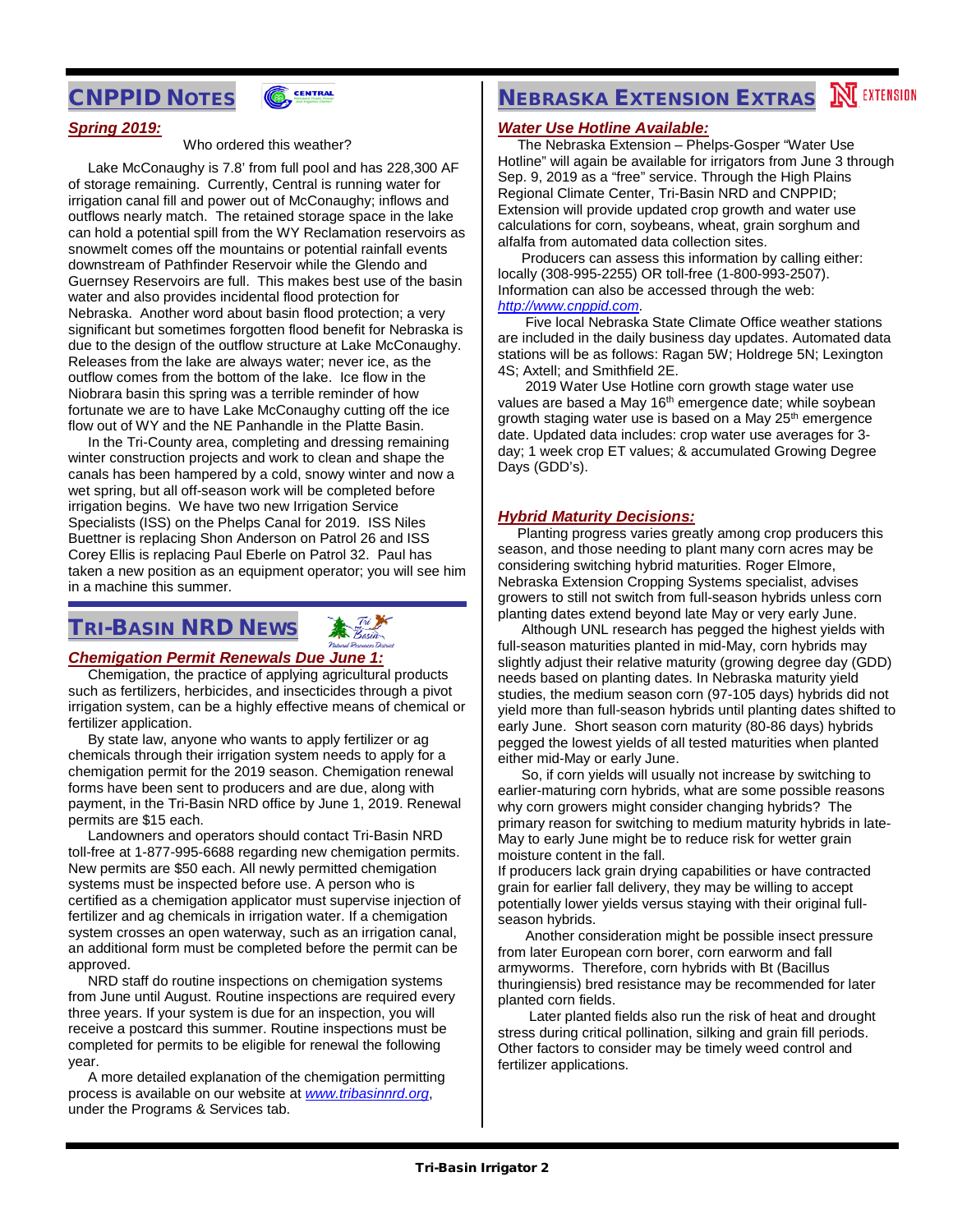# NAWMN CROP ET INFORMATION

Additional Information and other ET resources can be found at websites listed under "ET Information Sites" below.

# Inches of Crop Water Use (ET) = **Evaporation x Kc**

|              | <b>Not Available</b> |           | <b>May 13 - May 19</b> |           |
|--------------|----------------------|-----------|------------------------|-----------|
| Site         | <b>Evaporation</b>   | Rain      | <b>Evaporation</b>     | Rain      |
| 1            | <b>NA</b>            | <b>NA</b> | <b>NA</b>              | 0.06      |
| $\mathbf{2}$ | <b>NA</b>            | <b>NA</b> | <b>NA</b>              | 0.14      |
| 3            | <b>NA</b>            | <b>NA</b> | <b>NA</b>              | 0.10      |
| 4            | <b>NA</b>            | <b>NA</b> | <b>NA</b>              | <b>NA</b> |
| 5            | <b>NA</b>            | <b>NA</b> | <b>NA</b>              | <b>NA</b> |
| 6            | <b>NA</b>            | <b>NA</b> | <b>NA</b>              | <b>NA</b> |
| 7            | <b>NA</b>            | <b>NA</b> | <b>NA</b>              | 0.07      |
| 8            | <b>NA</b>            | <b>NA</b> | <b>NA</b>              | 0.17      |
| 9            | <b>NA</b>            | <b>NA</b> | <b>NA</b>              | <b>NA</b> |
| 10           | <b>NA</b>            | <b>NA</b> | <b>NA</b>              | <b>NA</b> |
| 11           | <b>NA</b>            | <b>NA</b> | <b>NA</b>              | <b>NA</b> |
| 12           | <b>NA</b>            | <b>NA</b> | <b>NA</b>              | 0.36      |
| 13           | <b>NA</b>            | <b>NA</b> | <b>NA</b>              | 0.12      |
| 14           | <b>NA</b>            | <b>NA</b> | <b>NA</b>              | 0.15      |
| 15           | <b>NA</b>            | <b>NA</b> | <b>NA</b>              | 0.39      |
| 16           | <b>NA</b>            | <b>NA</b> | <b>NA</b>              | 0.50      |



#### *2019 Map of NAWMN Sites across the Tri-Basin NRD.*

| <b>Crop Coefficients (Kc)</b> |      |                           |      |  |
|-------------------------------|------|---------------------------|------|--|
| Corn                          |      | <b>Soybeans</b>           |      |  |
| <b>Stage</b>                  | Кc   | <b>Stage</b>              | Кc   |  |
| 2 leaf                        | 0.10 | <b>Cotyledon (VC)</b>     | 0.10 |  |
| 4 leaf                        | 0.18 | 1st Node (V1)             | 0.20 |  |
| 6 leaf                        | 0.35 | 2nd Node (V2)             | 0.40 |  |
| 8 leaf                        | 0.51 | 3rd Node (V3)             | 0.60 |  |
| 10 leaf                       | 0.69 | Beg. Bloom (R1)           | 0.90 |  |
| 12 leaf                       | 0.88 | <b>Full Bloom (R2)</b>    | 1.00 |  |
| 14 leaf                       | 1.01 | Beg. Pod (R3)             | 1.10 |  |
| 16 leaf                       | 1.10 | <b>Full Pod (R4)</b>      | 1.10 |  |
| Silk - Beg. Dent              | 1.10 | Beg. Seed (R5)            | 1.10 |  |
| 1/4 Milk Line                 | 1.04 | <b>Full Seed (R6)</b>     | 1.10 |  |
| <b>Full Dent (1/2 Milk)</b>   | 0.98 | <b>Yellow Leaf (R6.5)</b> | 1.00 |  |
| 3/4 Milk Line                 | 0.79 | Beg. Mat. (R7)            | 0.90 |  |
| <b>Black Layer</b>            | 0.60 | Full Mat. (R8)            | 0.20 |  |
| <b>Full Maturity</b>          | 0.10 | <b>Mature</b>             | 0.10 |  |

## CROP STAGE INFORMATION

**Corn (Not Planted to V2-2Leaf stage):** Hail, wind, or frost that damages the exposed leaves at the 3-leaf stage have little or no effect on yield due to the below ground growing point.

#### Avg. daily water use from May 13 – May 19 was 0.00"-0.02".

**Soybeans (Not Planted to VC-Cotyledon stage):** Loss of one cotyledon has little affect on yield while loss of both can reduce yields by 8-9%.

Avg. daily water use from May 13 – May 19 was 0.00"-0.00".

*May 13-May 19 (10 of 16 NAWMN sites reporting): Average weekly rainfall was 0.21 (range 0.06 to 0.50). Average weekly ET for corn was 0.05 and for soybeans was 0.00.*

## ET INFORMATION SITES

#### **NAWMN Sites:**

 *[https://www.cnppid.com/weatheret-data/nebraska](https://www.cnppid.com/weatheret-data/nebraska-agricultural-water-management-network/)[agricultural-water-management-network/](https://www.cnppid.com/weatheret-data/nebraska-agricultural-water-management-network/) <https://nawmn.unl.edu/ETdata/DataMap>* **CropWatch:** *<https://cropwatch.unl.edu/gdd-etdata>* **CNPPID:** *<https://www.cnppid.com/weatheret-data/>* **Water Use Hotline:** 1-800-993-2507

| <b>Corn Stage</b> |                      | <b>DESCRIPTION</b>                                                                                                                                                                                                         |  |  |
|-------------------|----------------------|----------------------------------------------------------------------------------------------------------------------------------------------------------------------------------------------------------------------------|--|--|
| V <sub>2</sub>    | 2 Leaves             | Leaf stage is defined by number of leaves with visible collars. The collar is a discolored line where the<br>leaf meets the stalk. This line circles the stalk. TIP: Mark the 6th leaf or a higher leaf by cutting a notch |  |  |
| V <sub>4</sub>    | 4 Leaves             | in it or some other way so as to know that leaf number. Reason is the lower leaves will be lost as the<br>plant develops. Flag or somehow mark the plant in the field as a reference plant when determining later          |  |  |
| V <sub>6</sub>    | 6 Leaves             | leaf (vegetative) stages.                                                                                                                                                                                                  |  |  |
|                   |                      |                                                                                                                                                                                                                            |  |  |
|                   | <b>Soybean Stage</b> | <b>DESCRIPTION</b>                                                                                                                                                                                                         |  |  |
| VC.               | Cotyledon            | Shortly after emergence. Cotyledons and unifoliate leaves are unfolded. (1 node)                                                                                                                                           |  |  |